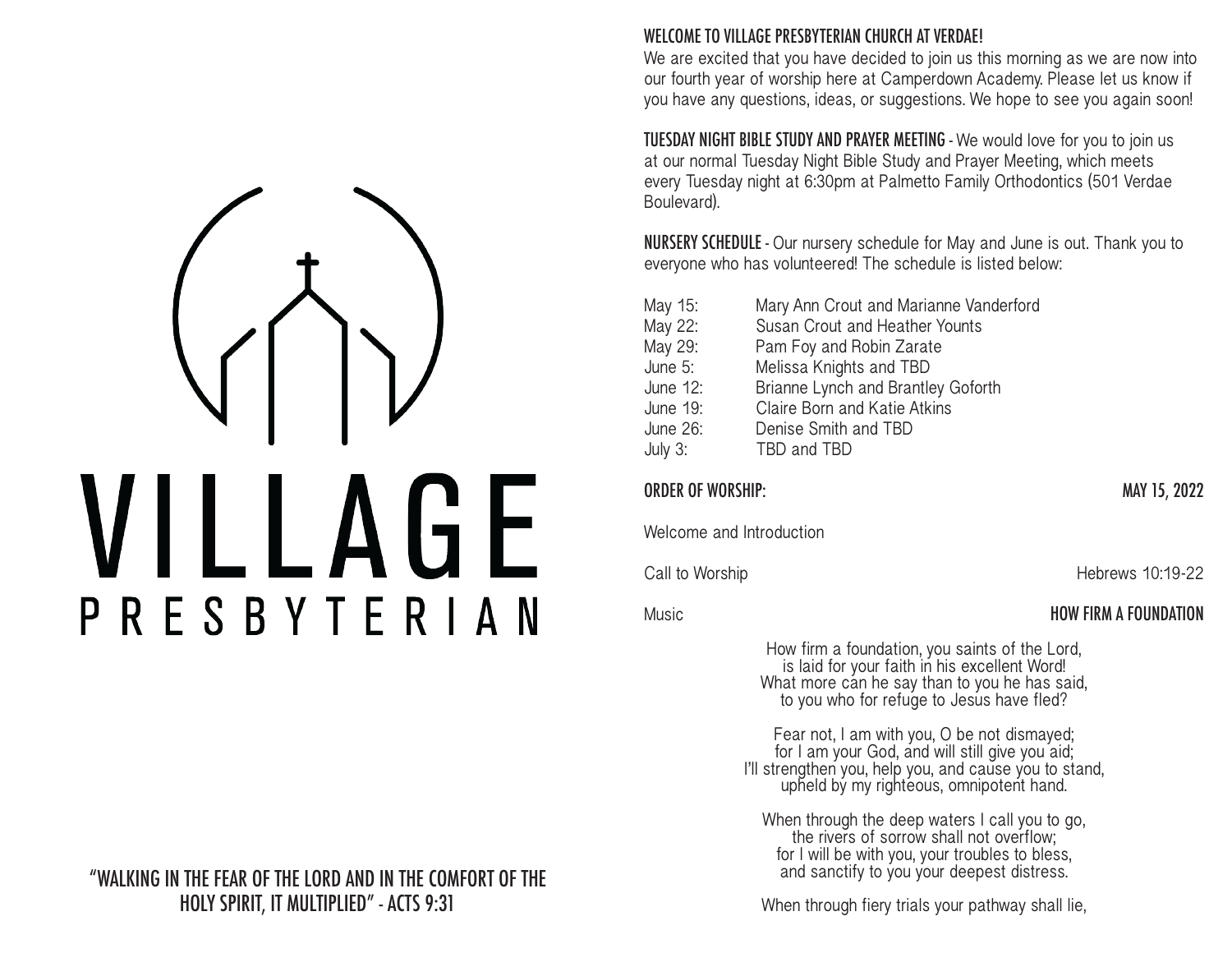my grace, all-sufficient, shall be your supply; the flame shall not hurt you; I only design your dross to consume and your gold to refine.

The soul that on Jesus has leaned for repose, I will not, I will not desert to his foes; that soul, though all hell should endeavor to shake, I'll never, no never, no never forsake.

## Affirmation of Faith – The Apostles Creed

I believe in God the Father Almighty, creator of heaven and earth. I believe in Jesus Christ, His only Son, our Lord, who was conceived by the Holy Spirit, and born of the Virgin Mary. He suffered under Pontius Pilate, was crucified, died, and was buried. He descended into Hell. The third day He rose again from the dead. He ascended into heaven and is seated at the right hand of God the Father Almighty. From there He will come to judge the living and the dead.

I believe in the Holy Spirit, the holy universal church, the communion of saints, the forgiveness of sins, the resurrection of the body, and the life everlasting. Amen.

Music **HERE IS LOVE** 

Here is love vast as the ocean, Loving-kindness as the flood, When the Prince of Life, our ransom, Shed for us His precious blood. Who His love will not remember? Who can cease to sing His praise? He can never be forgotten Throughout heav'n's eternal days.

On the Mount of Crucifixion, Fountains opened deep and wide; Through the flood-gates of God's mercy Flowed a vast and gracious tide. Grace and love like mighty rivers Poured incessant from above; Heaven's peace and perfect justice Kissed a guilty world in love.

Here is love that conquered evil: Christ, the firstborn from the grave; Death has failed to be found equal To the life of Him Who saves. In the valley of our darkness Dawned His everlasting light; Perfect love in glorious radiance Has repelled death's hellish night.

That same love beyond all measure, Mocked and slain by hateful men, Lives and reigns in resurrection And can never die again. Here is love for all the ages, Radiant Sun of Heav'n He stands, Calling home His Father's children, Holding forth His wounded hands.

Pastoral Prayer and the Lord's Prayer

"Our Father, who art in Heaven, Hallowed be thy name. Thy kingdom come. Thy will be done, on earth as it is in Heaven. Give us this day our daily bread. Forgive us our debts as we forgive our debtors. And lead us not into temptation, but deliver us from evil. For thine is the Kingdom, and the power, and the glory forever. Amen."

## Music HALLELUJAH PRAISE JEHOVAH

Hallelujah, praise Jehovah, O my soul, Jehovah praise; I will sing the glorious praises Of my God through all my days. Put no confidence in princes, Nor for help on man depend; He shall die, to dust returning, And his purposes shall end.

Happy is the man that chooses Israel's God to be his aid; He is blest whose hope of blessing On the Lord his God is stayed. Heaven and earth the Lord created, Seas and all that they contain; He delivers from oppression, Righteousness He will maintain.

Food He daily gives the hungry, Sets the mourning prisoner free, Raises those bowed down with anguish, Makes the sightless eyes to see, Well Jehovah loves the righteous, And the stranger He befriends, Helps the fatherless and widow, Judgment on the wicked sends.

> Hallelujah, praise Jehovah, O my soul, Jehovah praise; I will sing the glorious praises Of my God through all my days.